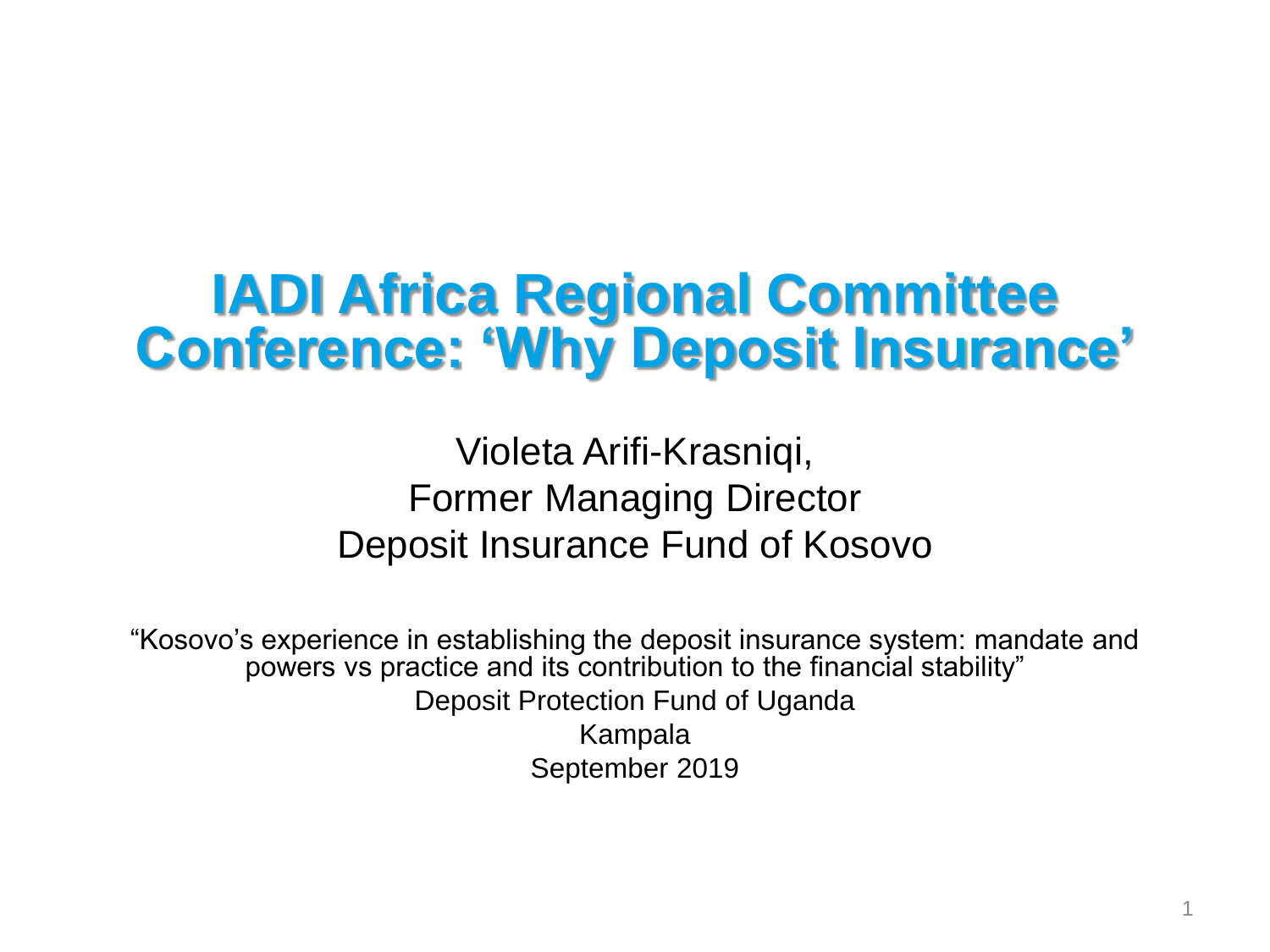

- I. SETTING THE CONTEXT: KEY FEATURES OF KOSOVO DIS AND CP COMPLIANCE RESULTS
- II. ESTABLISHMENT OF KOSOVO DIS: KEY FACTS
- III. PREREQUISITE FOR DEPOSIT INSURER'S CONTRIBUTION TO THE FINANCIAL STABILITY: DIFK'S EXPERIENCE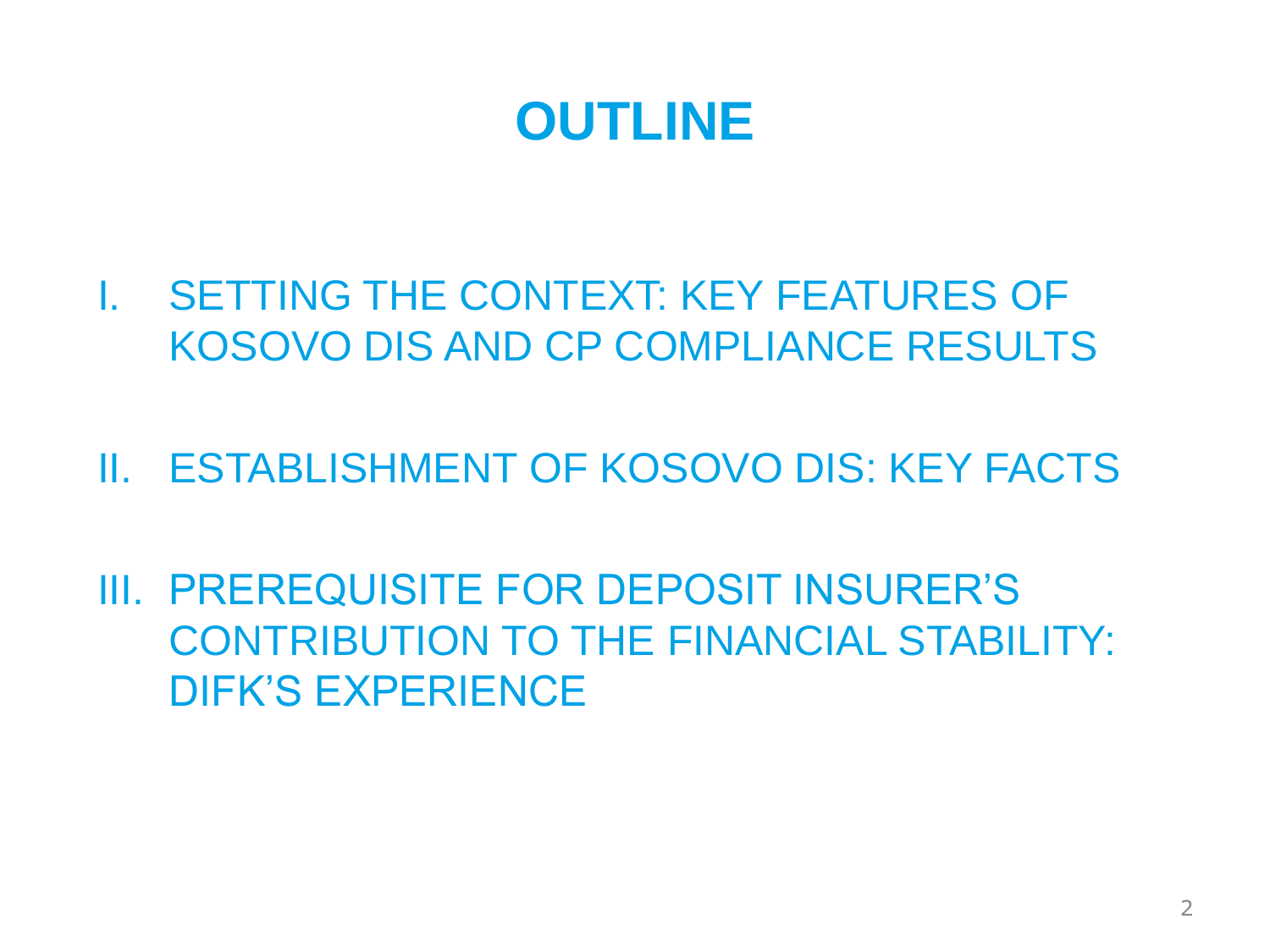# Kosovo Financial Safety Net

Kosovo Deposit Insurer is established independently.

The Central Bank is mandated with the following functions:

1. prudential regulation and supervision, 2. resolution, 3. lender of last resort (Emergency Liquidity Assistance).

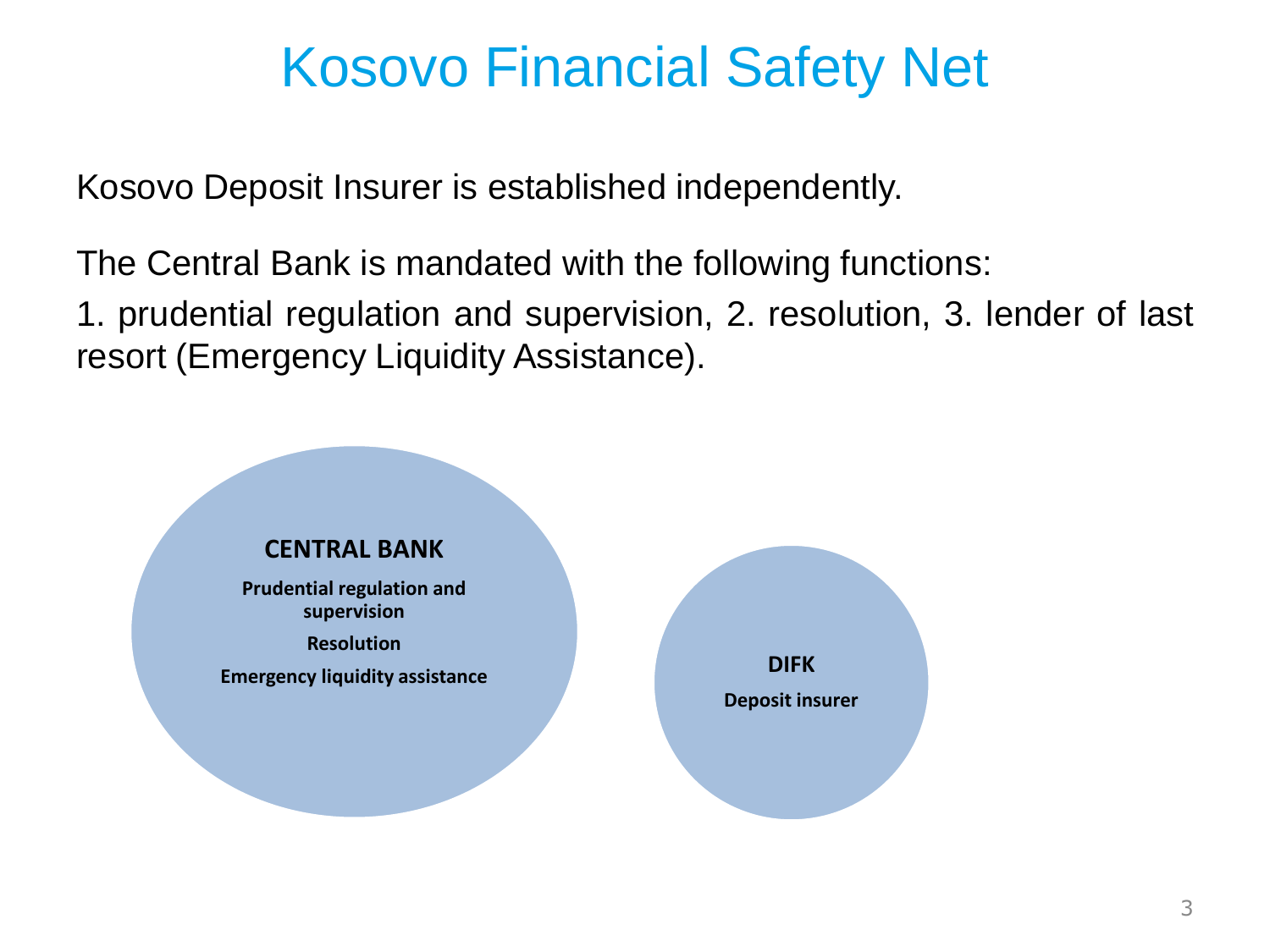### Kosovo DIS: Key features and CP compliance results

| <b>Public</b><br><b>Policy</b><br><b>Objective</b> | "to protect small depositors from loss in case of a bank failure".                                                                                                                                                                                                                                                                                                                                         |
|----------------------------------------------------|------------------------------------------------------------------------------------------------------------------------------------------------------------------------------------------------------------------------------------------------------------------------------------------------------------------------------------------------------------------------------------------------------------|
|                                                    | "to support the Central Bank in meeting its objective to foster the soundness, solvency and<br>efficient functioning of a stable, market-based financial system".                                                                                                                                                                                                                                          |
|                                                    | Graded "Largely Compliant" in the 2015 Assesment of Compliance with IADI Core Principles.                                                                                                                                                                                                                                                                                                                  |
|                                                    | Finding: DIFK's public policy objectives are formally specified and consistent with its design<br>features; however weaknesses exist in the review process.                                                                                                                                                                                                                                                |
|                                                    | Recommended Action: Conduct regular internal and external reviews of the extent to which<br>the DIFK is meeting its public policy objectives.                                                                                                                                                                                                                                                              |
| <b>Mandate</b><br>and<br><b>Powers</b>             | Reimbursement of insured deposits and participation with funds, in collaboration with the<br>CBK, in a resolution of a bank, up to the limit which fulfils the same obligation as in the<br>compensation process ("least-cost test").                                                                                                                                                                      |
|                                                    | Graded "Largely Compliant" in the 2015 Assesment of Compliance with IADI Core Principles.                                                                                                                                                                                                                                                                                                                  |
|                                                    | Finding: DIFK's mandate and powers are clearly and formally specified and sufficient to enable<br>fulfilment of its public policy objectives. However, DIFK lacks necessary access to data in<br>order to verify premiums and determine insured deposits.                                                                                                                                                  |
|                                                    | <b>Recommended Action:</b> To further enhance the effectiveness of the DIFK, grant DIFK the<br>authority to: (i) access necessary data onsite in order to verify premiums and determine<br><b>insured deposits</b> ; and (ii) regularly audit and test member institutions' information technology<br>systems to confirm readiness for the accurate, timely transfer of data in the proper format to DIFK. |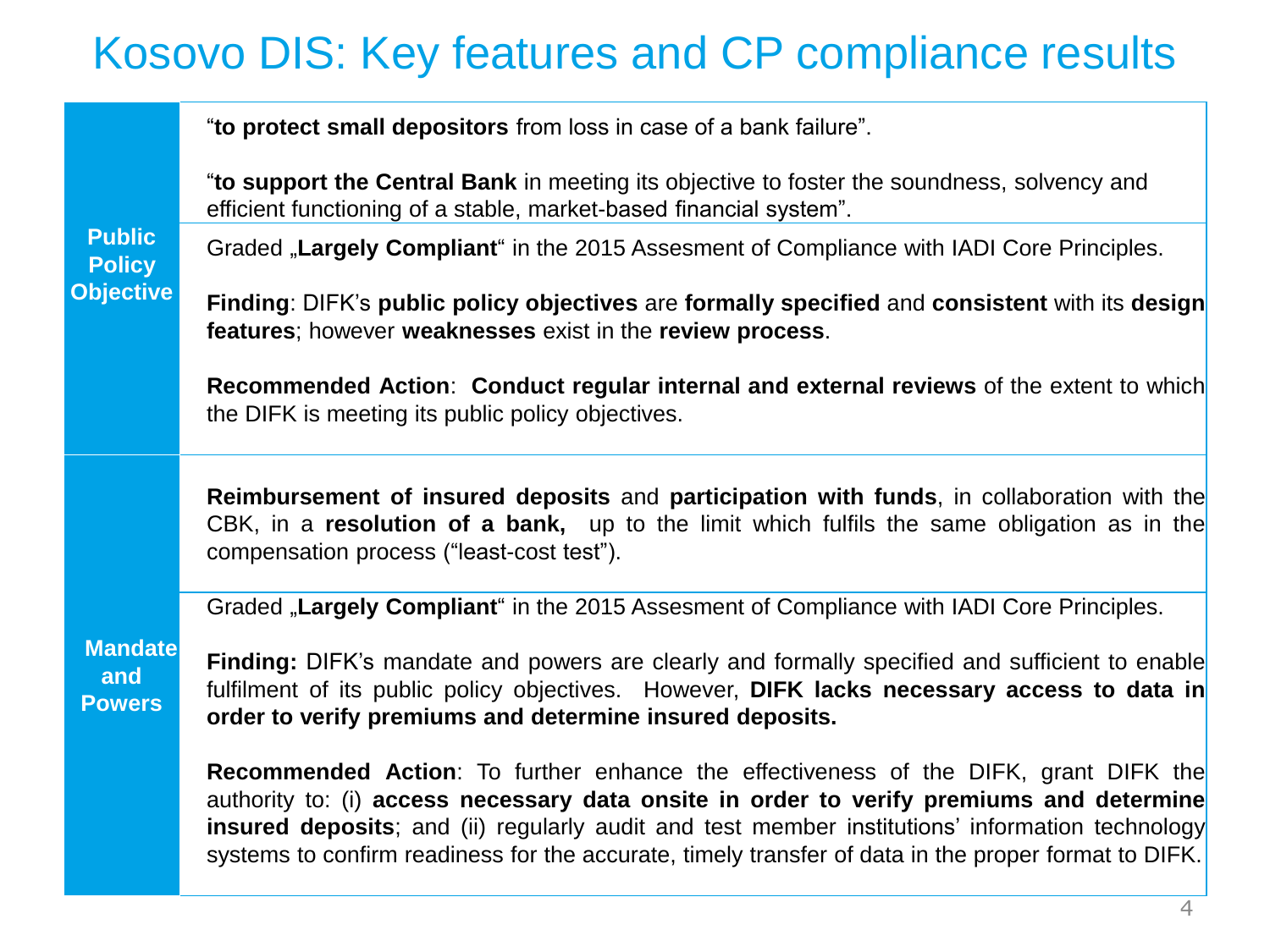### Kosovo DIS: Key features and CP compliance results

|                   | Independent public institution with operational and administrative autonomy from<br>government structure and civil service.                                                                                                                                                                                                                                                                      |
|-------------------|--------------------------------------------------------------------------------------------------------------------------------------------------------------------------------------------------------------------------------------------------------------------------------------------------------------------------------------------------------------------------------------------------|
|                   | Reports to the Central Bank of the Republic of Kosovo (CBK).                                                                                                                                                                                                                                                                                                                                     |
| <b>Governance</b> | Governed by the <b>Management Board</b> composed of: 1. Governor of the Central Bank or his<br>authorized representative; 2. One representative from the Ministry of Finance; 3. Managing Director<br>of the Fund; 4. One expert experienced in the field of deposits and finance insurance, and 5. One<br>expert – certified Auditor.                                                           |
|                   | The Management Board is Chaired by the CBK representative since establishment.                                                                                                                                                                                                                                                                                                                   |
|                   | Graded "Largely Compliant" in the 2015 Assesment of Compliance with IADI Core Principles.                                                                                                                                                                                                                                                                                                        |
|                   | Finding: While not affecting the current assessment or ratings, current board structure creates a<br>perception of conflicts of interest (e.g. DIFK Chair currently not an independent member,<br>Executive Director as voting member of the Board) and potentially undermines the<br>operational independence of DIFK.                                                                          |
|                   | <b>Recommended Action:</b> To address perceptions of conflicts of interest and enhance operational<br>independence, include requirements in law and procedure restricting DIFK Managing Director's<br>involvement in matters relating to their employment (e.g. salary, benefits and contract terms).<br>Require Management Board report to a higher authority (e.g. Legislature or Parliament). |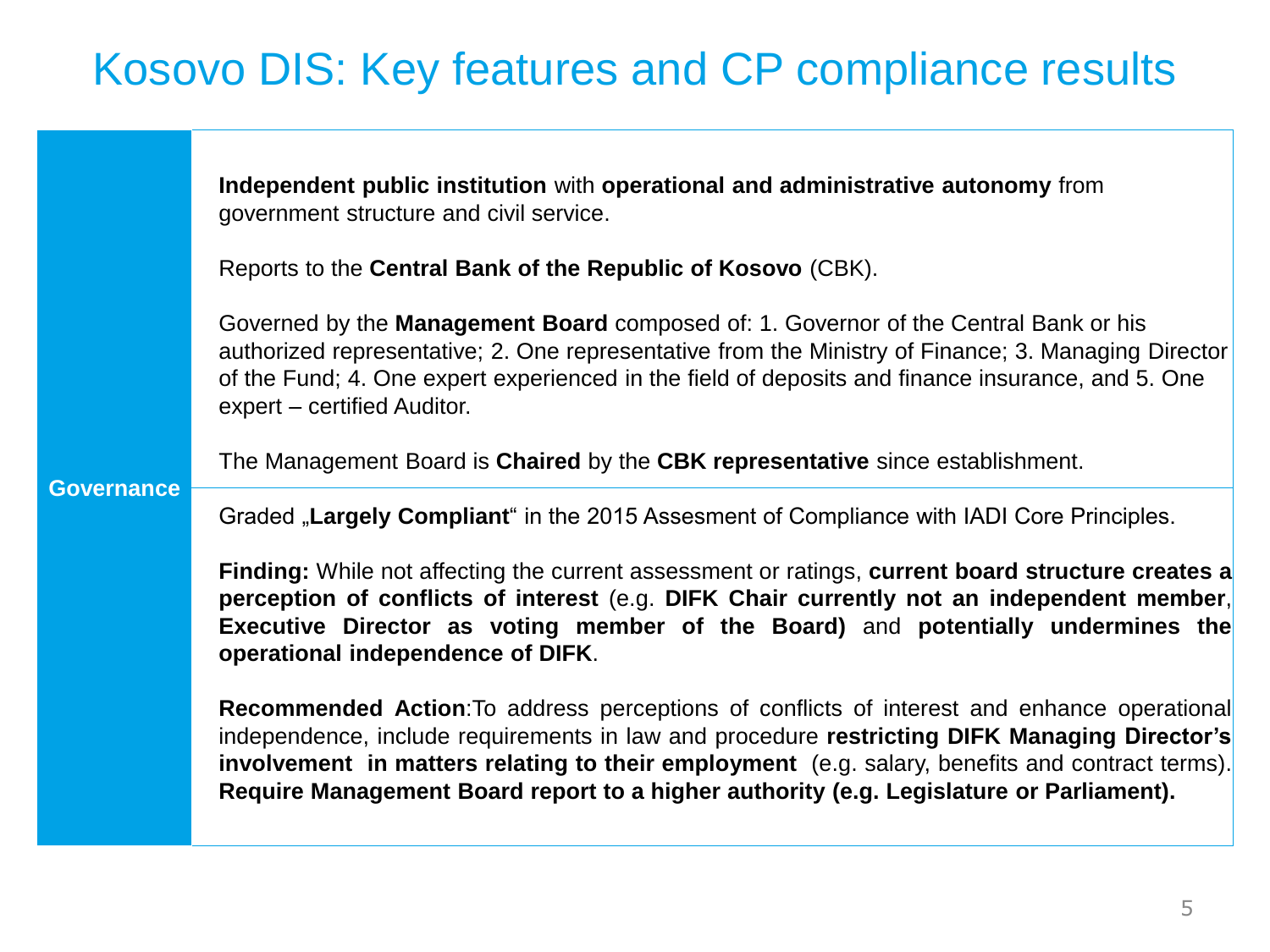### Kosovo DIS: Key features and CP compliance results

|                 | Limited coverage up to EUR 5,000 per depositor, per member bank, covering individuals, legal<br>persons; joint and trust accounts. Exclusions apply for deposits of banks and FI's, pension and<br>retirement funds, local and central government and administrative authorities, etc.                                                                                                             |
|-----------------|----------------------------------------------------------------------------------------------------------------------------------------------------------------------------------------------------------------------------------------------------------------------------------------------------------------------------------------------------------------------------------------------------|
| <b>Coverage</b> | Graded "Largely Compliant" in the 2015 Assesment of Compliance with IADI Core Principles.                                                                                                                                                                                                                                                                                                          |
|                 | Finding: The level and scope of deposit insurance is adequate to meet public policy objectives.<br>The lengthy coverage exclusions list has the potential to delay payout. While not affecting the<br>overall rating, it was also noted that coverage levels were significantly lower than in nearby<br>jurisdictions.                                                                             |
|                 | Recommended Action: Conduct periodic reviews of the adequacy of the coverage level after<br>2018, taking into account regional coverage levels and changing economic conditions. Ensure<br>depositors of merging banks have a period of dual coverage and are notified of changes in<br>coverage levels.                                                                                           |
| <b>Funding</b>  | "Ex-ante" funded system, mainly, through collection of on-going premiums from member banks on<br>quarterly basis. The assessment base for premiums are insured deposits reported by the member<br>banks. Differential premium system based overall assessment of the banking supervision of the<br>CBK.                                                                                            |
|                 | Target fund size: $8 - 9\%$ of the total of insured deposits.                                                                                                                                                                                                                                                                                                                                      |
|                 | Graded "Materially Non-Compliant" in the 2015 Assesment of Compliance with IADI Core Principles.                                                                                                                                                                                                                                                                                                   |
|                 | Finding: Emergency funding arrangements are insufficient. A back-up funding mechanism is in<br>place with EBRD; however, sufficiency is a potential risk. There is no power to access funds from<br>the CBK or MoF. Time period to achieve target fund ratio is too long without a sufficient back-up<br>funding facility in place. There is lack of clarity regarding use of funds in resolution. |
|                 | Recommended Action: Establish sufficient emergency funding arrangements.<br>Strengthen safeguards regarding use of funds in resolution.<br>C.                                                                                                                                                                                                                                                      |
|                 |                                                                                                                                                                                                                                                                                                                                                                                                    |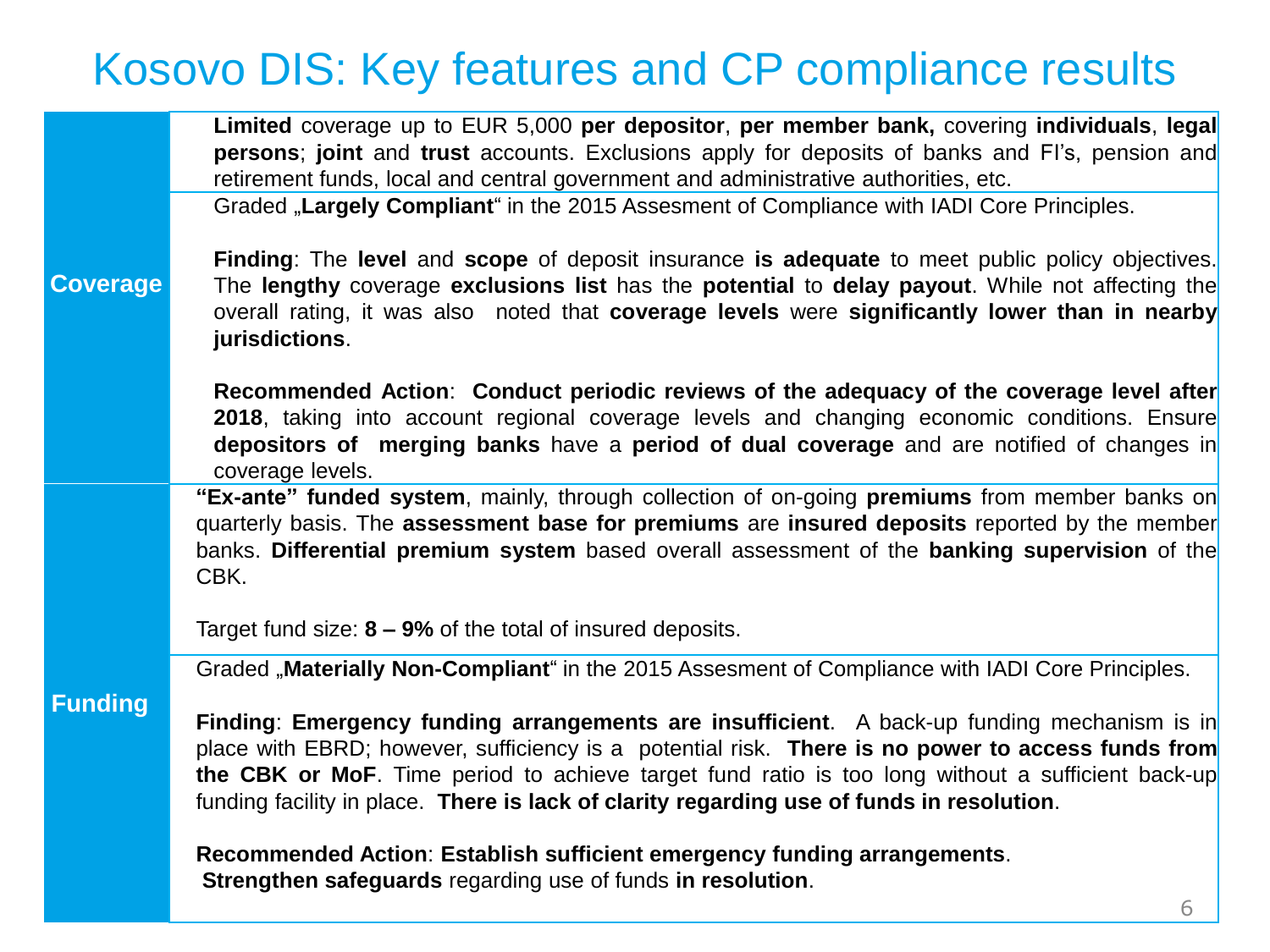## Establishment of Kosovo DIS

Kosovo DIS is established as a development project - a bilateral cooperation between Kosovo and Germany with donated capital of **€17.5 million** provided to fulfil two objectives: 1. establishment of the DIS and 2. support the increase of the deposit insurance limit to  $\epsilon$ 5,000.

| <b>Capital contribution</b><br>to DIF | <b>Government of the</b><br><b>Republic of Kosovo</b><br>(through Ministry of<br><b>Finance)</b> | <b>Financed by IDA</b><br>(through the World<br><b>Bank</b> ) | <b>German Government</b><br>(through KfW) |
|---------------------------------------|--------------------------------------------------------------------------------------------------|---------------------------------------------------------------|-------------------------------------------|
| 2011                                  | 3,300,000                                                                                        |                                                               | 4,500,000                                 |
| 2012                                  | 3,300,000                                                                                        |                                                               | $\overline{0}$                            |
| 2012                                  | 2,957,511                                                                                        | Financed 3 <sup>rd</sup> tranch                               | $\overline{0}$                            |
| 2013                                  | 1,442,489                                                                                        |                                                               | 2,000,000                                 |
| <b>Total</b>                          | 11,000,000                                                                                       |                                                               | 6,500,000                                 |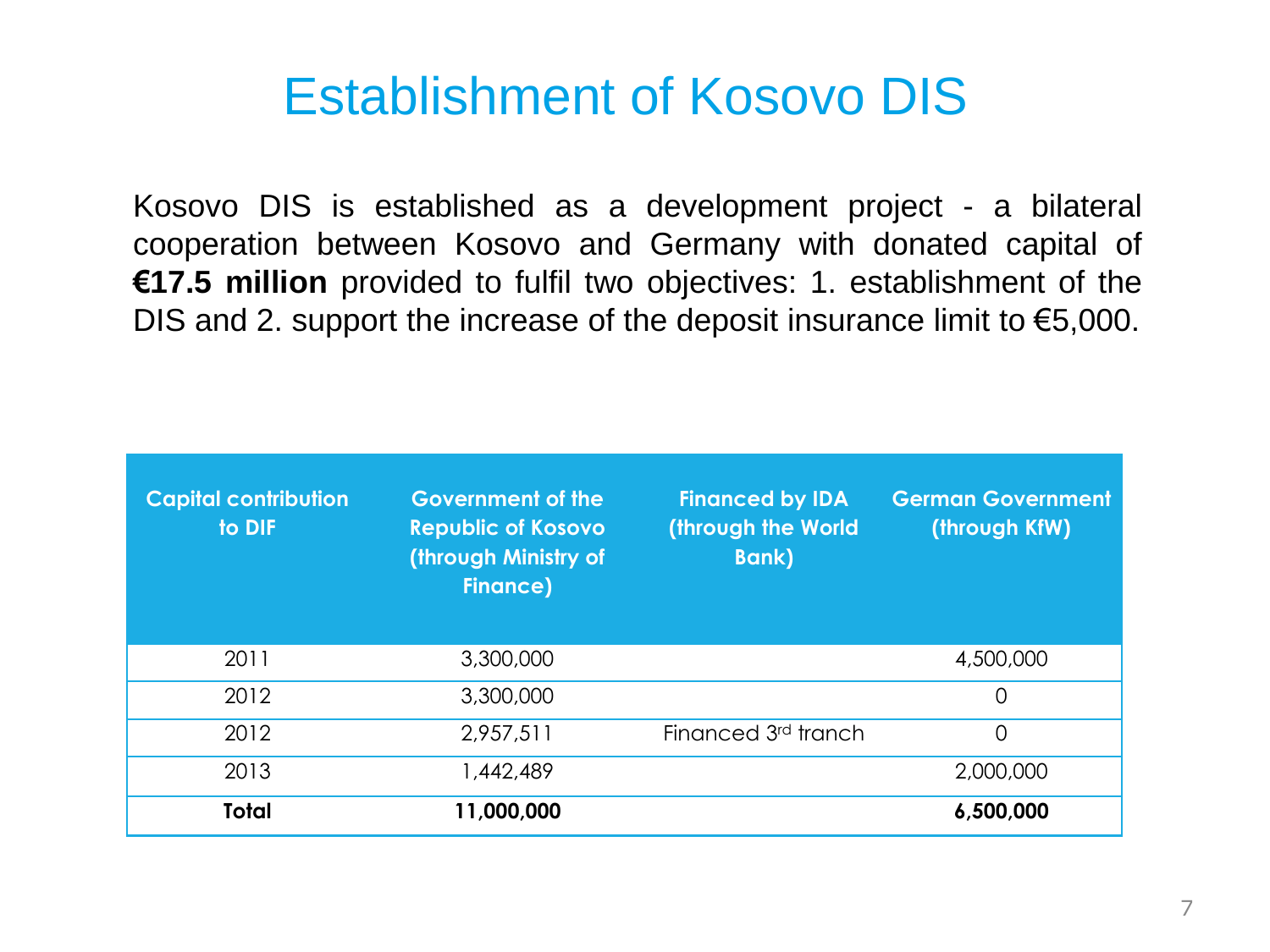## Establishment of Kosovo DIS: Key facts

| $2007 - 2009$           | Central Bank initiated the project for establishing a DIS with donor support from the German<br>Government (through KfW).                                                                                                                                                                                                                                                        |
|-------------------------|----------------------------------------------------------------------------------------------------------------------------------------------------------------------------------------------------------------------------------------------------------------------------------------------------------------------------------------------------------------------------------|
|                         | Drafted the Deposit Insurance Law.                                                                                                                                                                                                                                                                                                                                               |
| <b>December</b><br>2010 | Enactment of the Deposit Insurance Law.                                                                                                                                                                                                                                                                                                                                          |
| <b>May 2011</b>         | The deposit insurance system was made effective and premium collected.                                                                                                                                                                                                                                                                                                           |
|                         | A Central Bank staff was appointed as Interim Director.                                                                                                                                                                                                                                                                                                                          |
|                         | Secondary legislation passed regulating members reporting of insured deposits and premium<br>collection.                                                                                                                                                                                                                                                                         |
|                         | MoU on information exchange and cooperation with the Central Bank was concluded and signed                                                                                                                                                                                                                                                                                       |
|                         | First employment of DIFK staff: Managing Director.                                                                                                                                                                                                                                                                                                                               |
| <b>August 2011</b>      | Central Bank hosted DIFK in its premises.                                                                                                                                                                                                                                                                                                                                        |
|                         | Signed Financing Agreement between the Republic of Kosovo (through MoF) and International<br>Development Association (through the World Bank) to provide seed funding for DIFK, under<br>FSSMI project.                                                                                                                                                                          |
|                         | One-year secondment of the Central Bank staff to cover legal, financial, PR and IT duties.                                                                                                                                                                                                                                                                                       |
| <b>September</b>        | Adopted Central Bank's policies covering employment and budgeting being also disbursement<br>condition of the World Bank project.                                                                                                                                                                                                                                                |
| 2011                    | Signed three-partite Financing and Project Agreement between the Government of Kosovo<br>(through MoF), the German Government (through KfW) and DIFK (as Project Executing Agency)<br>for financial support for the establishment of Kosovo DIS with capital contribution to the DIF in<br>the amount of $\epsilon$ 15.5 million and TA in the amount of $\epsilon$ 0.5 million. |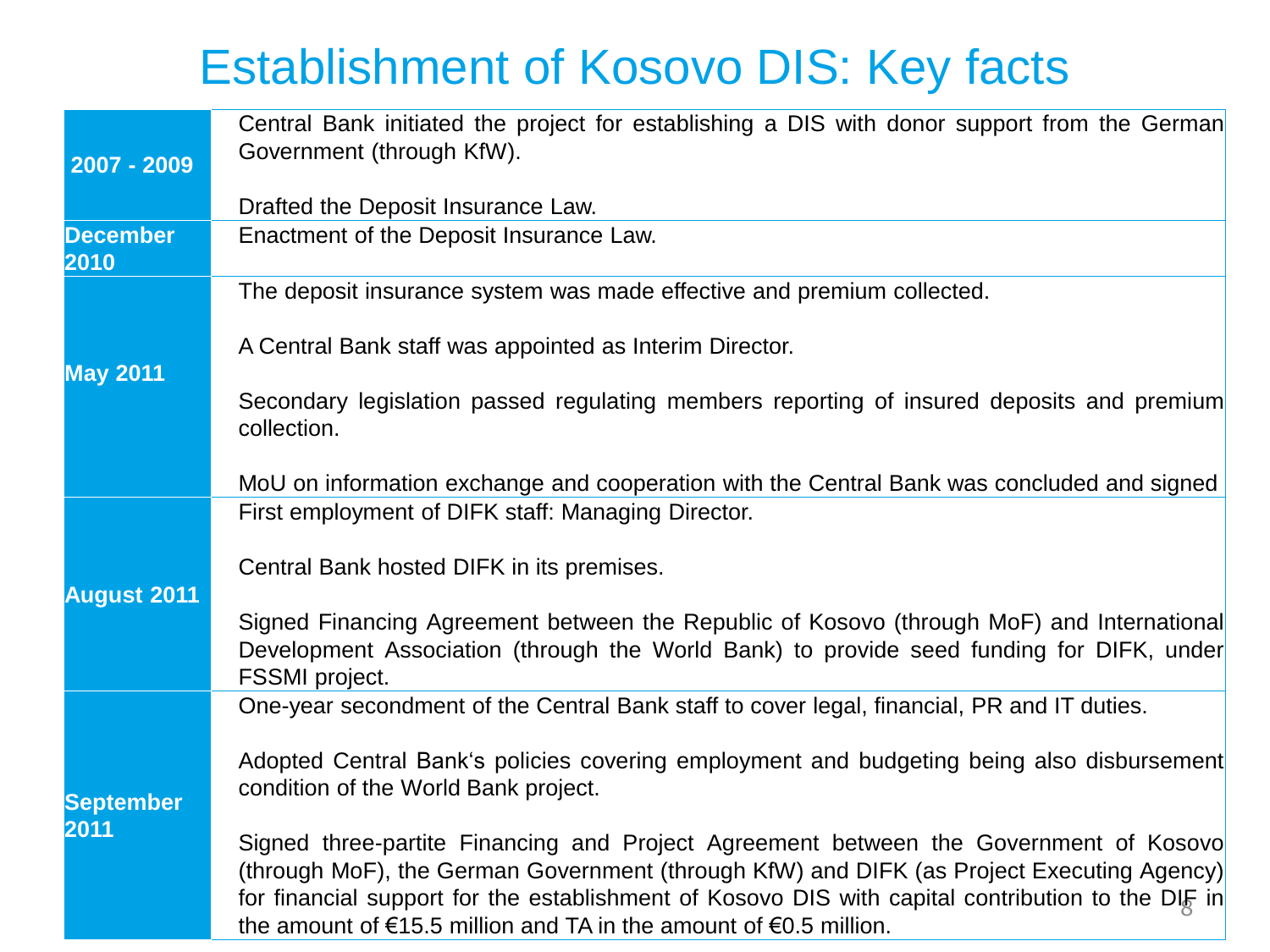## Establishment of Kosovo DIS

|      | Initiated amendments to the Deposit Insurance Law.                                                                                                                                                                                                                                                                                                |
|------|---------------------------------------------------------------------------------------------------------------------------------------------------------------------------------------------------------------------------------------------------------------------------------------------------------------------------------------------------|
|      | Relocation of office premises (May).                                                                                                                                                                                                                                                                                                              |
| 2012 | Seconding of CBK staff concluded (Sep).                                                                                                                                                                                                                                                                                                           |
|      | Employment of two staff members covering finance and legal (Aug and Oct).                                                                                                                                                                                                                                                                         |
|      | Undergone FSAP (Sep).                                                                                                                                                                                                                                                                                                                             |
|      | Amended Deposit Insurance Law came into force.                                                                                                                                                                                                                                                                                                    |
| 2013 | Obtained borrowing facility.                                                                                                                                                                                                                                                                                                                      |
|      | Signed the second Financing and Project Agreement between the Government of Kosovo<br>(through MoF), the German Government (through KfW) and DIFK which supported the<br>coverage increase to $\epsilon$ 5,000 from 01.01.2018 with additional capital contribution in the<br>amount of $E$ 2 million.                                            |
|      | Fulfilled FSAP recommendations.                                                                                                                                                                                                                                                                                                                   |
|      | Supervisory mission concluded that the component of the IDA project (through World Bank)<br>has successfully achieved its objectives.                                                                                                                                                                                                             |
| 2014 | KFW, on behalf of German Government announced project closing and end of support<br>measures after assessing effective implementation of legal framework for the protection of<br>depositors and to the sustainable establishment of a DIS in which "DIFK constitutes now an<br>integral part of the financial system in the Republic of Kosovo". |
|      | 9<br>Relocated to new office premises.                                                                                                                                                                                                                                                                                                            |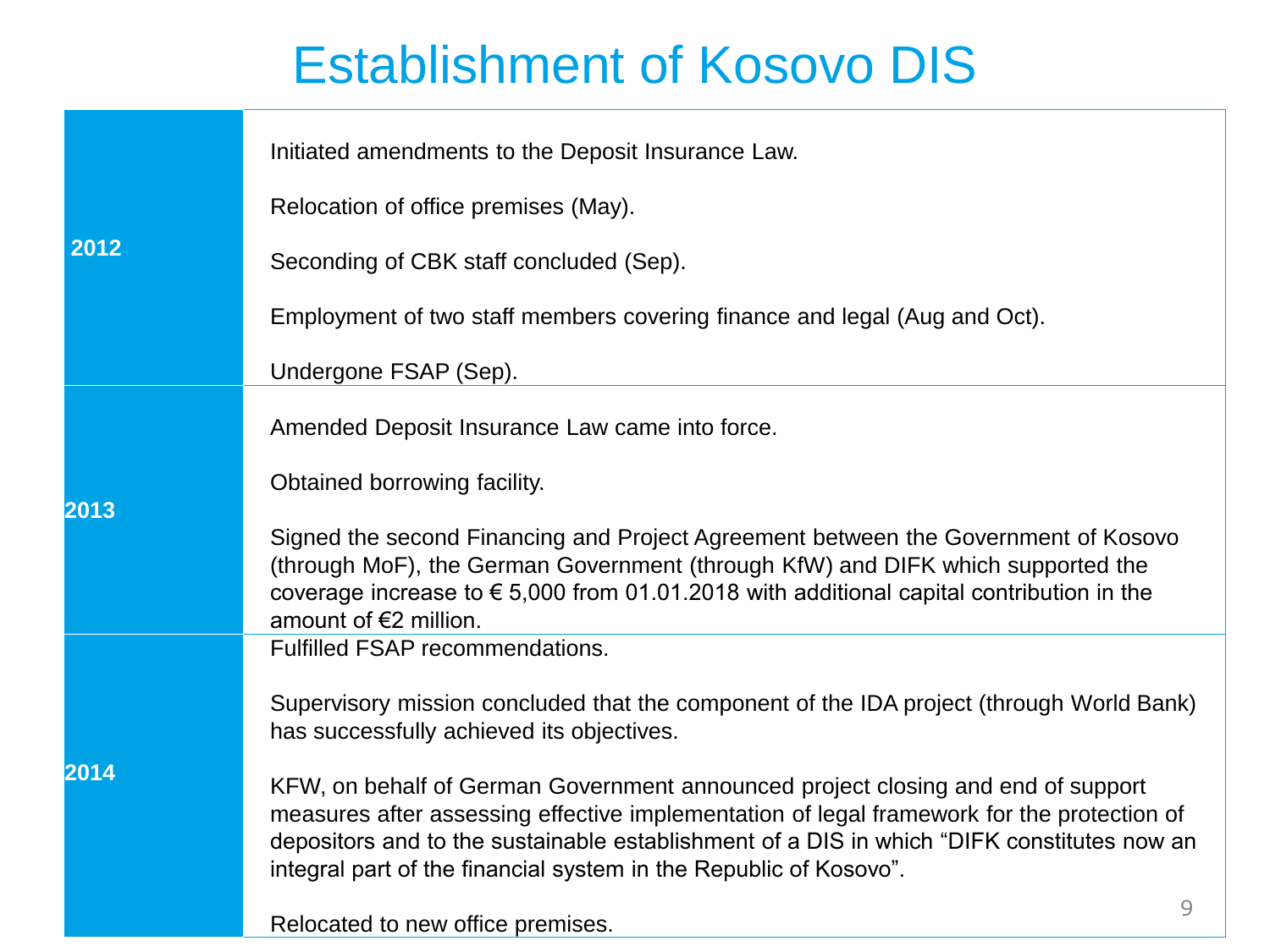#### DIFK contribution to the Financial Stability: key prerequisite

**Effectiveness of Kosovo DIS requires comprehensive collaboration framework with the Central Bank – put into practice - which will ensure effective fulfillment of the mandate and contribution to the financial stability.** 

**Also, it will enable fulfillment of the recommended actions from the compliance assessment with IADI Core Principles:** 

**CP2 (Mandate and Powers) CP4 (Relationships with other Safety-net participants), CP5 (Cross-border issues), CP6 (Deposit insurer's role in contingency planning and Crisis management), CP7 (Membership), CP9 (Sources and uses of funds), CP10 (Public Awareness ), CP13 (Early detection and Timely Intervention), CP14 (Failure Resolution), CP15 (Reimbursing Depositors) and CP16 (Recoveries)**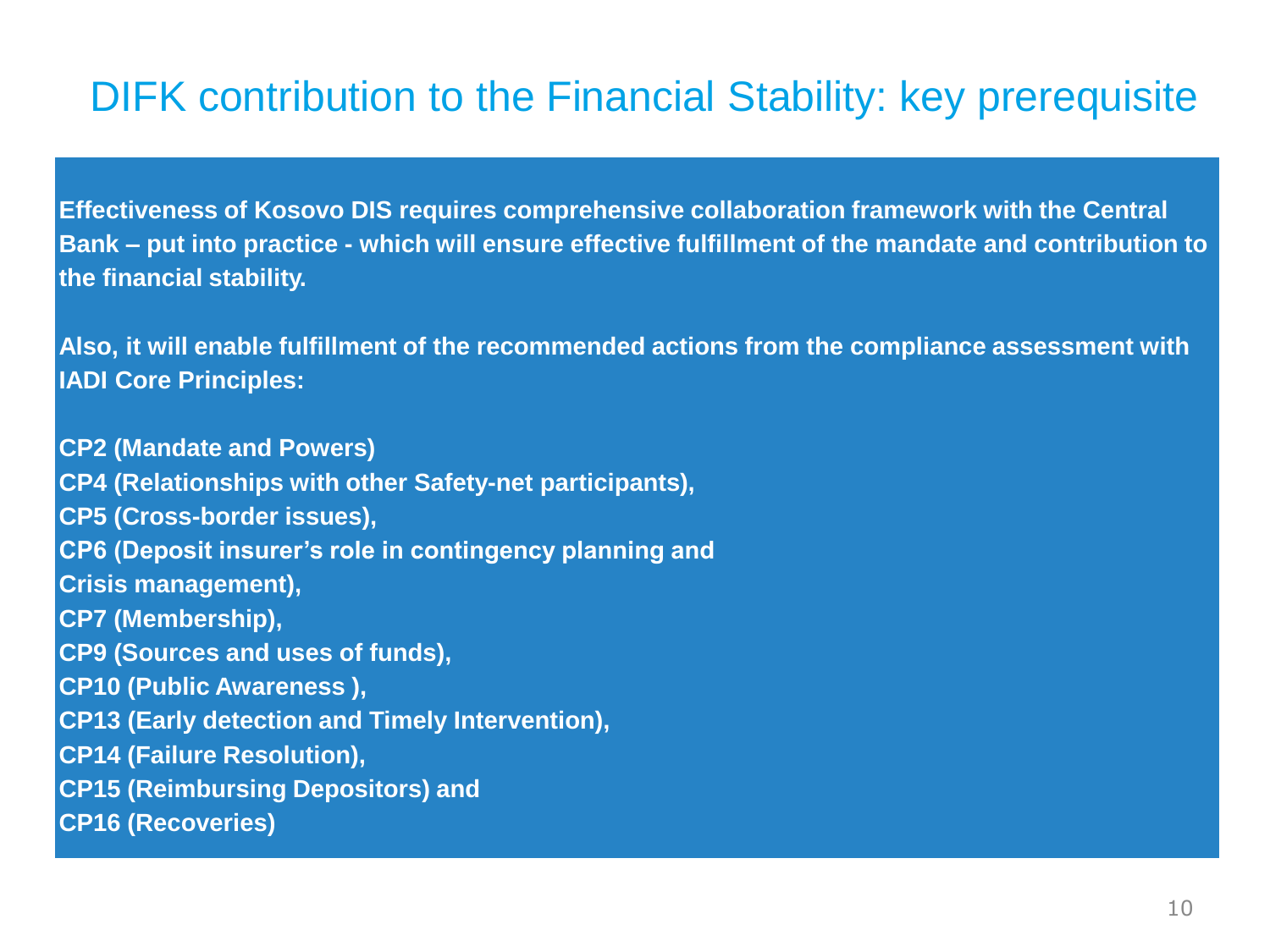#### Deposit Insurer's contribution to the Financial stability

| <b>CONTRIBUTION</b><br><b>to FINANCIAL</b><br><b>STABILITY</b> | <b>EFFECTIVE DIS</b>                                                               | <b>DIFK's risks to its effective</b><br>contribution to the financial<br>stability                                                                   | <b>DIFK's practical experience</b>                                                                                          |
|----------------------------------------------------------------|------------------------------------------------------------------------------------|------------------------------------------------------------------------------------------------------------------------------------------------------|-----------------------------------------------------------------------------------------------------------------------------|
|                                                                | IADI has set 16 Core Principles                                                    |                                                                                                                                                      |                                                                                                                             |
|                                                                | for Effective Deposit Insurance Risks to operational readiness:                    |                                                                                                                                                      |                                                                                                                             |
| <b>DEPOSITOR</b>                                               | <b>Systems</b>                                                                     | I. DIFK's legal framework provides that The legal risk which is addressed in                                                                         |                                                                                                                             |
| <b>PROTECTION</b>                                              |                                                                                    | the Receiver submits the data to DIFK the MoU with the Central Bank is                                                                               |                                                                                                                             |
|                                                                |                                                                                    | Basel III: LCR defines "effective within three working days following an<br>deposit insurance scheme" as a insured event, however, the Receiver's    | being consulted by the Central<br>Bank.                                                                                     |
|                                                                |                                                                                    | scheme (i) that guarantees that duty is not specified specifically in the                                                                            |                                                                                                                             |
| <b>PUBLIC</b>                                                  | it has the ability to make                                                         | banking act.                                                                                                                                         |                                                                                                                             |
| <b>CONFIDENCE</b>                                              | prompt payouts, (ii) for which                                                     |                                                                                                                                                      |                                                                                                                             |
|                                                                | the coverage is clearly defined<br>and (iii) of which public<br>awareness is high. | 2. DIFK's legal framework provides the<br>power to support its mandate as<br>specified in EC4, foreseeing also<br>examination to be performed by     | Although established in the law, on-<br>site examination are yet to be<br>conducted. Legal powers to be put<br>in practice! |
|                                                                | has formal legal powers to                                                         | Central bank joined by DIFK staff.                                                                                                                   |                                                                                                                             |
|                                                                | fulfil its mandate and is                                                          |                                                                                                                                                      |                                                                                                                             |
|                                                                | operationally independent,<br>transparent and accountable                          | <b>Risk to reputation:</b>                                                                                                                           |                                                                                                                             |
|                                                                | is based on a system of<br>prefunding                                              | The law doesn't specify the hierarchy of The Management Board doesn't<br>accountability for the Management<br>Board. This lack of accountability may | report to higher authority and<br><b>Chairperson remains Central Bank</b>                                                   |
|                                                                | has adequate means of<br>ensuring ready access to                                  | undermine public's confidence in the<br>system.                                                                                                      | representative.                                                                                                             |
|                                                                | additional funding in the event<br>of a large call on its reserves                 | Also, the fact that DIFK reports to the                                                                                                              |                                                                                                                             |
|                                                                |                                                                                    | Central Bank, but at the same time its                                                                                                               |                                                                                                                             |
|                                                                |                                                                                    | Management Board is Chaired by the                                                                                                                   |                                                                                                                             |
|                                                                |                                                                                    | representative of the CBK.                                                                                                                           | 11                                                                                                                          |